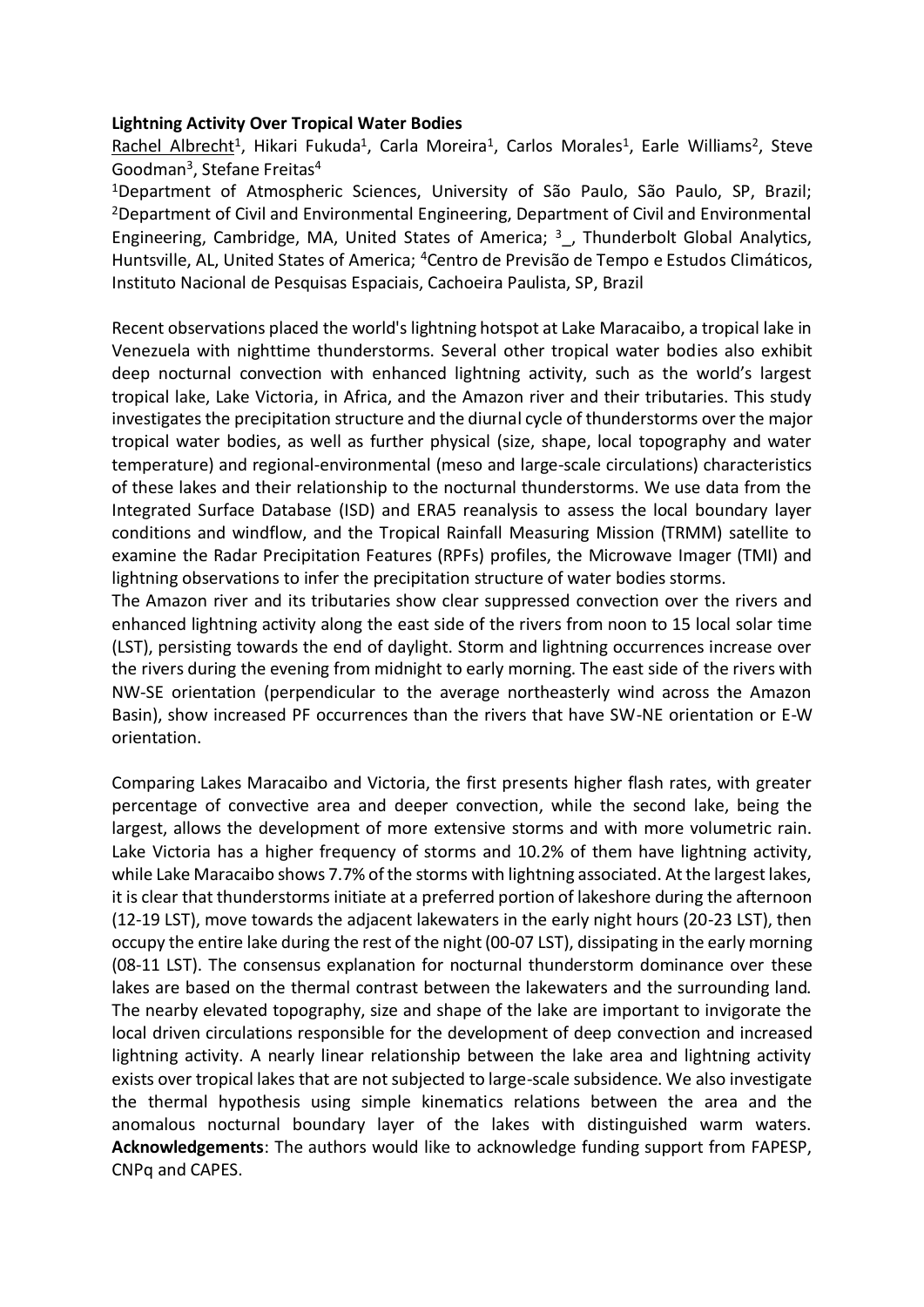## **A New Model for Proton Transfer During Ice Particle Collisions: Application to Thunderstorms**

# Heon Kang<sup>1</sup>, Rohan Jayaratne<sup>2</sup>, Earle Williams<sup>3</sup>

<sup>1</sup>Department of Chemistry, Seoul Natonal University, Seoul, South Korea; <sup>2</sup>Faculty of Science, Queensland University of Technology, Queensland, Australia; <sup>3</sup>Department of Civil and Environmental Engineering, Massachusetts Institute of Technology, Cambridge, United States of America

Field observations and laboratory experiments strongly support the idea that the development of electric fields in a thundercloud is caused by rebounding collisions between graupel and ice crystals. and their gravitational separation.Various processes (for example, the Workman-Reynolds effect [1948],the thermoelectric effect [Latham and Mason, 1961], the induction theory [Müller-Hillebrand, 1954], and the transfer of surface liquid films [Dash, Mason, and Wettlaufer, 2001] have all been proposed as plausible microphysical mechanisms of charge separation between colliding ice particles. However, these various mechanisms have been found to be inconsistent with the experimental evidence, and a new approach to understanding the charging mechanism is necessary.

In the past several decades, significant progress has been made in understanding the mechanism of electrical charge conduction in ice, which involves the motion of ionic and orientational defects in the ice lattice [Petrenko and Whitworth, Physics of Ice; Oxford University Press: Oxford; New York, 1999; Uritski, Presiado, and Huppert, J. Phys. Chem. A, 113, 959-974, 2009] as well as the structural, dynamical, and electrical properties of ice surface [Lee and Kang, J. Phys. Chem. B, 125, 8270-8281, 2021]. A knowledge of these basic properties of ice is crucial for understanding the microphysical charging mechanism of ice particles. In this presentation, we introduce a new mechanism for charge separation between colliding ice surfaces based on these basic properties of ice. The role of H+ ions (excess protons) in ice for charge separation is emphasized, which enables efficient charge transport between interacting ice surfaces due to the uniquely high proton diffusivity in ice. The ice-ice collision leads to the formation of a transient crystalline ice bridge at the contact point, which is spontaneously driven by the tendency for ice sintering, and rapid interparticle H+ diffusion occurs through this ice bridge. Charge separation is achieved by the asymmetry in the trapping efficiency of H+ ions in *L*-orientational defects in the two colliding ice particles. The proposed H+ transport mechanism at a molecular scale is in keeping with the macroscopic empirical rule that the faster-growing ice surface by vapor deposition is positively charged at the expense of negative charging of the slower-growing ice surface during collisions. [Baker, Baker, Jayaratne, Latham and Saunders,1987], with the understanding that negative growth is sublimation. The tripole structure of thunderstorms can be accounted for on this basis.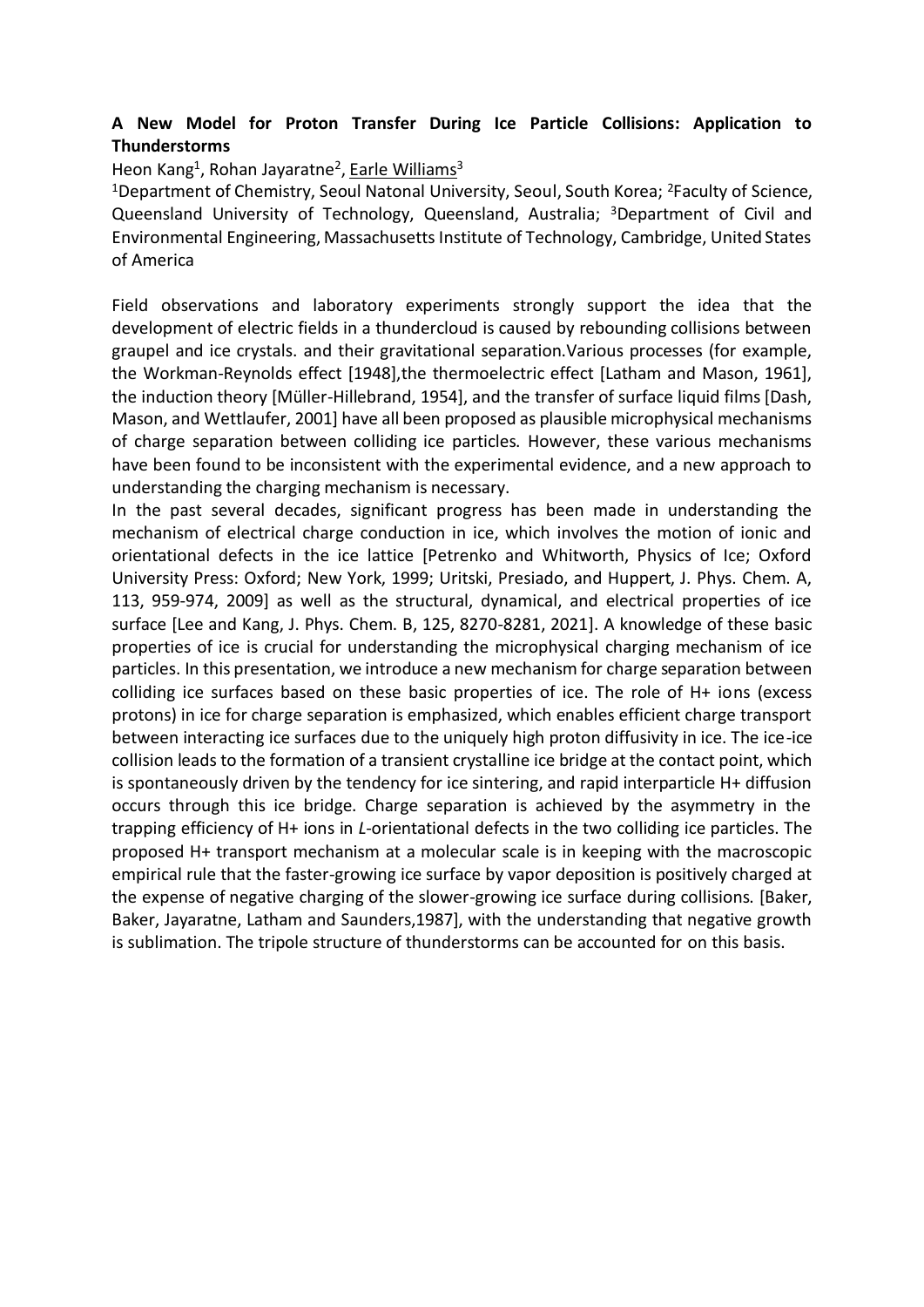### **Exploring the Microphysical Controls on Scattering of Lightning Emission Using Monte Carlo Methods**

## <u>Kelcy Brunner</u><sup>1</sup>, Phillip Bitzer<sup>2</sup>

<sup>1</sup>National Wind Institute, Texas Tech University, Lubbock, TX, United States of America; <sup>2</sup>Department of Atmospheric Science, University of Alabama in Huntsville, Huntsville, AL, United States of America

 Optical emission observed from lightning is the result of in-cloud scattering, lightning channel geometry, and optical energy of the source discharge. To better understand how scattering affects cloud-top optical emission for satellite lightning missions, a Monte Carlo scattering model is used to simulated optical emission at 337nm and 777.4nm.

 Within the Monte Carlo model lightning discharges are simulated as point and line sources. These idealized simulations are replicated at each wavelength of interest for one homogeneous, and two inhomogeneous scattering environments. The two inhomogeneous scattering environments are from a simulated storm using two-moment bulk microphysics in the Weather Research and Forecasting model, including the concentration and size distribution of cloud droplets and ice particles.

 The importance of the 777.4nm wavelength is well established in the lightning community, while lightning emission at 337nm has shown potential as a complementary measurement due to recent results from two instruments on the International Space Station (ISS): the Modular Multispectral Imaging Array (MMIA) which is part of the Atmosphere-Space Interactions Monitor (ASIM), and the Global Lightning and Sprite Measurements on JEM-EF (JEM-GLIMS). Understanding in-cloud scattering within these narrow bands will advance our understanding of lightning emission measurements as a function of in-cloud microphysics.

 Scattering at 337 differs from that at 777.4nm wavelength due to differences in the ice and liquid water optical constants (where these two optical constants are virtually equal at 777.4nm).The simulations in this study reveal how differences in optical constants impact cloud-top optical emission. By extension, the vertical distribution of liquid and ice scatterers is discussed, as this highly impacts emission reaching cloud-top. This study focuses on characterizing emission reaching cloud boundaries, and the gradient of the microphysical profile, which is shown to modulate optical emission at cloud-top, specifically at 777.4nm.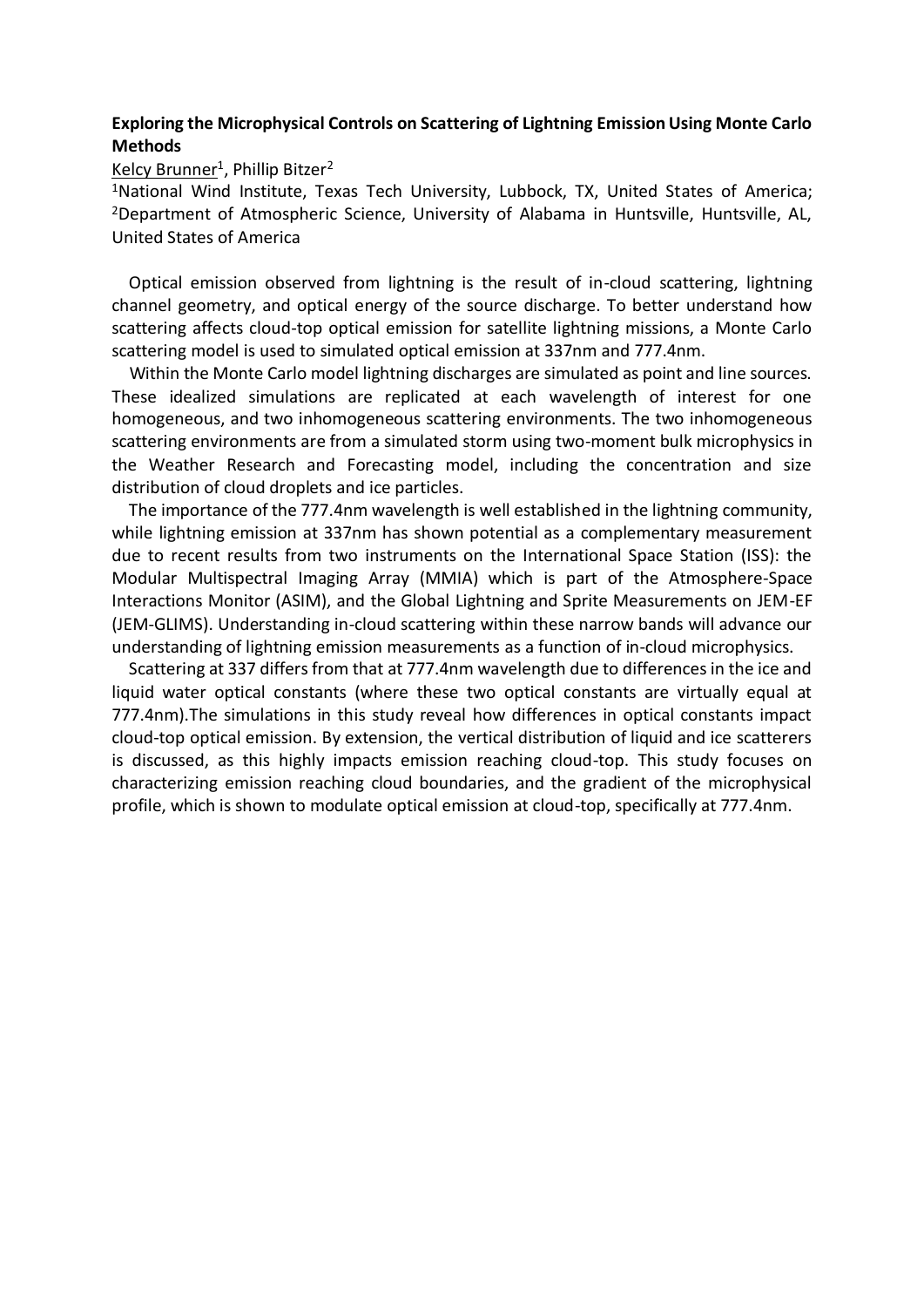## **Preliminary Mobile Lightning Mapping Array Observations During the PERiLS Field Campaign**

Vanna Chmielewski<sup>1,2</sup>, Kristin Calhoun<sup>2</sup>, Doug Kennedy<sup>2</sup>, Vicente Salinas<sup>3,2</sup>, Jacquelyn Ringhausen<sup>3,2</sup>, Eric Bruning<sup>4</sup>, Kelcy Brunner<sup>4</sup>

<sup>1</sup>Cooperative Institute for Severe and High-Impact Weather Research and Operations, University of Oklahoma, Norman, OK, USA; <sup>2</sup>National Severe Storms Laboratory, NOAA/OAR, Norman, OK, United States of America; <sup>3</sup>Cooperative Institute for Severe and High-Impact Weather Research and Operations, University of Oklahoma, Norman, OK, United States of America; <sup>4</sup>Department of Geosciences, Texas Tech University, Lubbock, TX, United States of America

The NOAA / OAR National Severe Storms Laboratory will deploy eight Lightning Mapping Array (LMA) sensors in targeted deployments coordinated with the Propagation, Evolution and Rotation in Linear Storms (PERiLS) meteorological field campaign during March-April 2022 in the southeast United States. This will be the first formal excursion of these sensors as a full mobile network supplementing the data collected by a semi-nomadic meteorological field campaign. For each Intensive Observing Period (IOP), the sensors will be deployed in one of eleven target regions in coordination with other meteorological observation platforms including radar, surface observations, profilers and others. Prior to the field campaign itself, the expected LMA performance was characterized and each sensor's deployment site was optimized to provide an estimated flash detection efficiency of >90% over a 100 km radius with minimal errors in each target region. Our scientific objectives include determining if total lightning data could serve as a useful precursor to storm evolution through mixed phase updraft and microphysical variability, and the consequential cold pool evolution, all of which indirectly couples to forecasts of tornado risk. All collected LMA data will be made openly available. We will present preliminary results from these mobile LMA deployments and lessons learned for acquiring research-quality lightning data with nomadic field campaigns going forward. We welcome discussions of future collaborations, strategies and potential uses for targeted LMA observation sets.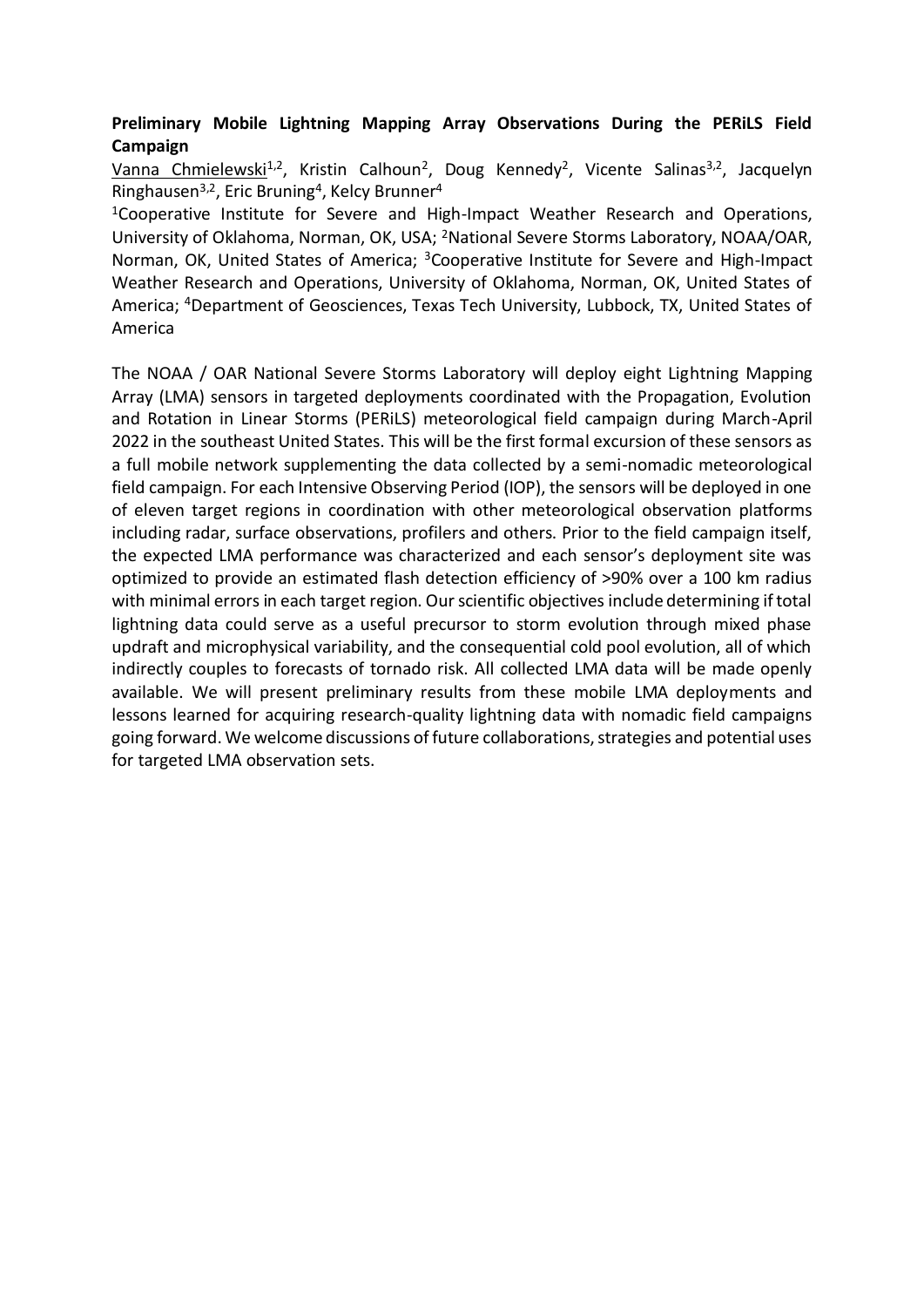### **Land–ocean Contrast in the Direct Current Global Electric Circuit**

<u>Evgeny Mareev</u><sup>1</sup>, Nikolay Slyunyaev<sup>1</sup>, Nikolay Ilin<sup>1</sup>, Colin Price<sup>1,2</sup>

<sup>1</sup>Department of Geophysical Electrodynamics, Institute of Applied Physics, Russian Academy of Sciences, Nizhny Novgorod, Russia; <sup>2</sup>Department of Geophysics, Tel Aviv University, Tel Aviv, Israel

For many years it had been widely thought that electric fields and currents comprising the global electric circuit (GEC) are maintained primarily by thunderstorms and electrified shower clouds (ESCs) over land areas. First attempts to interpret the observed diurnal variation of the fair-weather electric field back in the 1930s were based on combining the data on global thunderstorm activity over different continents. More recent aircraft and satellite measurements have shown that oceans also contribute substantially to the GEC, providing nearly the same portion of the total current and ionospheric potential as land areas. In this connection it is important to distinguish the direct current GEC from thunderstorms and ESCs, of which the latter have no lightning, as well as to compare the ionospheric potential (IP) and lightning flash rate (LFR) parameterisations.

Here we present an analysis of land and oceanic contributions to the direct current GEC on the basis of simulations using the Weather Research and Forecasting model (WRF) and meteorological reanalysis data. These simulations allowed us to reproduce the atmospheric dynamics for 1980–2020 and obtain the variation of the GEC by parameterising regional contributions to the ionospheric potential in terms of geographical distributions of convective available potential energy (CAPE) and precipitation. Note that over the last few years a similar parameterisation based on CAPE and precipitation has been suggested for LFR; we believe that these quantities are more representative of contributions to the GEC and characterise LFR only indirectly.

To study the land–ocean contrast in the GEC, we have divided the Earth's surface so as to single out contributions from specific continents and oceans. Apart from the well-known fact that contributions from all land regions to the GEC have pronounced maxima at about 14:00– 18:00 local time, our simulations have also shown that contributions of all oceans have maxima at about 2:00–6:00 local time; it is interesting that contributions of oceanic regions with many islands (the Maritime Continent, Middle America) have maxima at both 14:00– 18:00 local time and 2:00–6:00 local time.

The land–ocean contrast is also observed in the effect of the El Niño—Southern Oscillation (ENSO) on regional contributions to the GEC. Our simulations have shown that the oceanic contribution is positively correlated with the ENSO cycle (i.e., the sea surface temperature in the Niño 3.4 region), largely owing to increases in convection over the Pacific Ocean. In contrast to the oceans, the land contribution shows a negative correlation with the ENSO due to decreases in convection over the Maritime Continent and South America (here we count oceanic regions with many large islands as land). The observed correlations are statistically significant and are clearly seen on the decadal timescale.

When summing the contributions of land and ocean, two strong effects of opposite signs nearly counterbalance each other and we obtain a much less pronounced effect of the ENSO on the total ionospheric potential.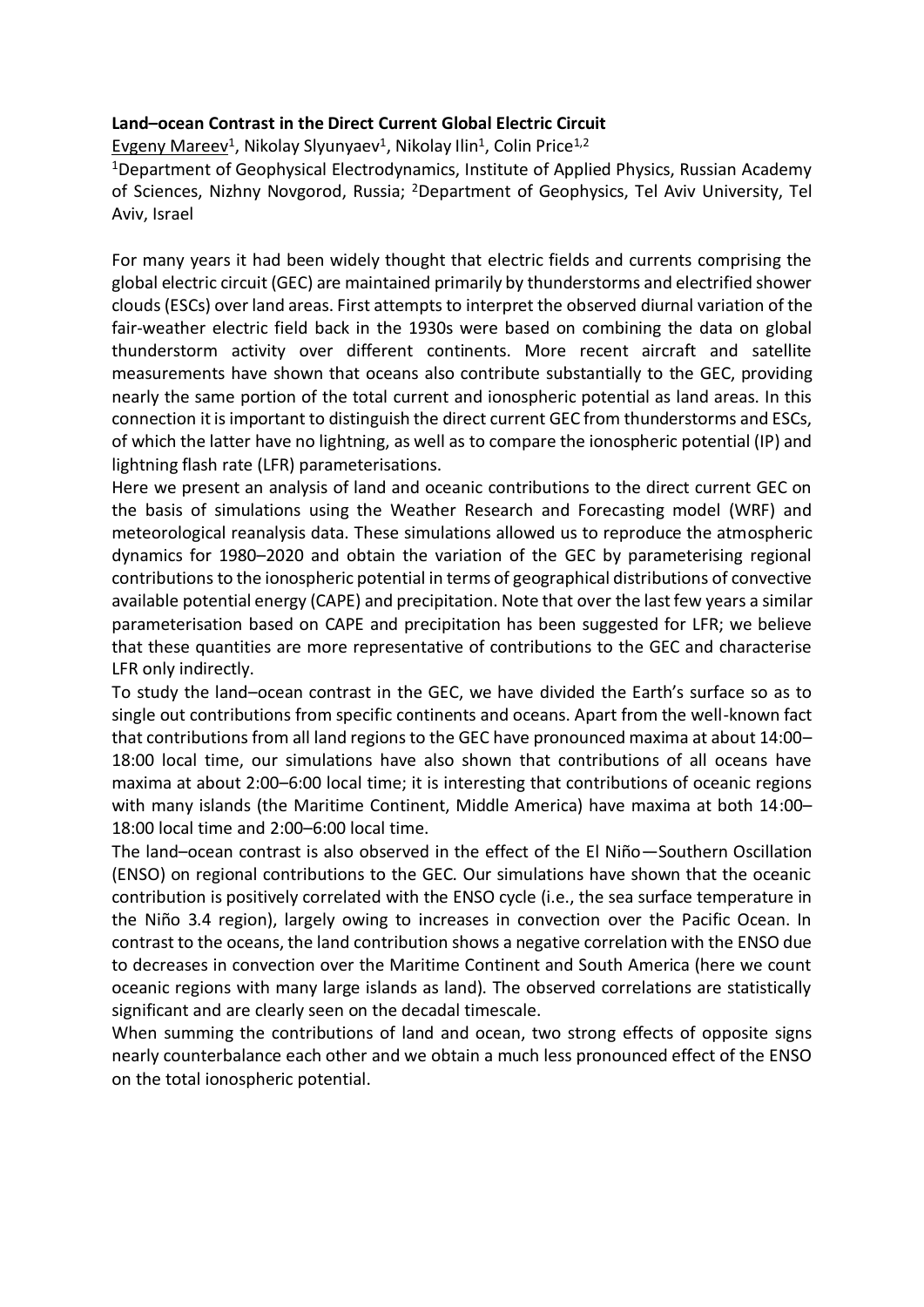#### **Influence of the El Niño—Southern Oscillation on the Global Electric Circuit**

Nikolay Slyunyaev<sup>1</sup>, Nikolay Ilin<sup>1</sup>, Evgeny Mareev<sup>1</sup>, Maria Shatalina<sup>1</sup>, Fedor Sarafanov<sup>1</sup>, Alexander Frank-Kamenetsky<sup>2</sup>, Colin Price<sup>1,3</sup>

<sup>1</sup>Department of Geophysical Electrodynamics, Institute of Applied Physics, Russian Academy of Sciences, Nizhny Novgorod, Russia; <sup>2</sup>Department of Geophysics, Institute of Applied Physics, Russian Academy of Sciences, St. Petersburg, Russia; <sup>3</sup>Department of Geophysics, Tel Aviv University, Tel Aviv, Israel

The El Niño—Southern Oscillation (ENSO) is one of the most remarkable modes of climate variability on Earth. Being made up of irregularly alternating warm (El Niño) and cold (La Niña) phases, the ENSO affects atmospheric circulation, global temperature and rainfall patterns, agriculture and economic output. While links between the ENSO and lightning have been investigated before, it appears that there have been only few studies addressing the influence of the ENSO on the direct current global electric circuit (GEC). Here we further address this question using both numerical simulations and the results of electric field measurements to reveal new links between the ENSO and the GEC.

It is known that the GEC intensity can be characterised by a single global index, namely the ionospheric potential, made up of contributions from electrified clouds all over the globe. Using the Weather Research and Forecasting model (WRF) and meteorological reanalysis data, we have reproduced the atmospheric dynamics for 1980–2020 and simulated the variation of the GEC by parameterising regional contributions to the ionospheric potential in terms of convection and precipitation. Apart from that, we have analysed fair-weather electric field measurements at the Earth's surface performed during 2006–2016 at the Russian Vostok station in Antarctica. Such clean locations on the high Antarctic plateau offer an exceptional opportunity to monitor the variation of the GEC.

Both ionospheric potential simulations and fair-weather electric field measurements indicate that the shape of the diurnal variation of the GEC is significantly different for El Niño and La Niña years. During strong El Niños the GEC intensity relative to the diurnal mean is generally higher than usual around 8:00–14:00 UTC and lower than usual around 16:00–0:00 UTC; La Niñas are characterised by the opposite behaviour. Further analysis shows that anomalies in the Niño 3.4 sea surface temperature, which characterise the ENSO phase, and anomalies in the relative ionospheric potential at certain hours of the day are tightly correlated.

Thus we have identified clear and statistically significant patterns related to ENSO in the variation of the simulated ionospheric potential and measured surface electric field. It is noteworthy that super El Niño events are accompanied by especially pronounced deviations of the diurnal variation curve from the long-term average.

Simulations with the WRF also allowed us to identify the mechanism behind the observed effect of the ENSO on the GEC. Simulations clearly demonstrate how changes in global convection patterns due to ENSO over the Pacific Ocean, Maritime Continent and South America lead to changes in the global distribution of electrified clouds (which maintain the electric fields and currents in the entire GEC) and how this eventually results in the patterns observed in the simulated ionospheric potential and in the electric field measured in Antarctica.

The results of our study provide further evidence of the influence of climate fluctuations on the Earth's global electromagnetic environment. We have shown that atmospheric electricity measurements at a single location can give us significant information about the global climate variability.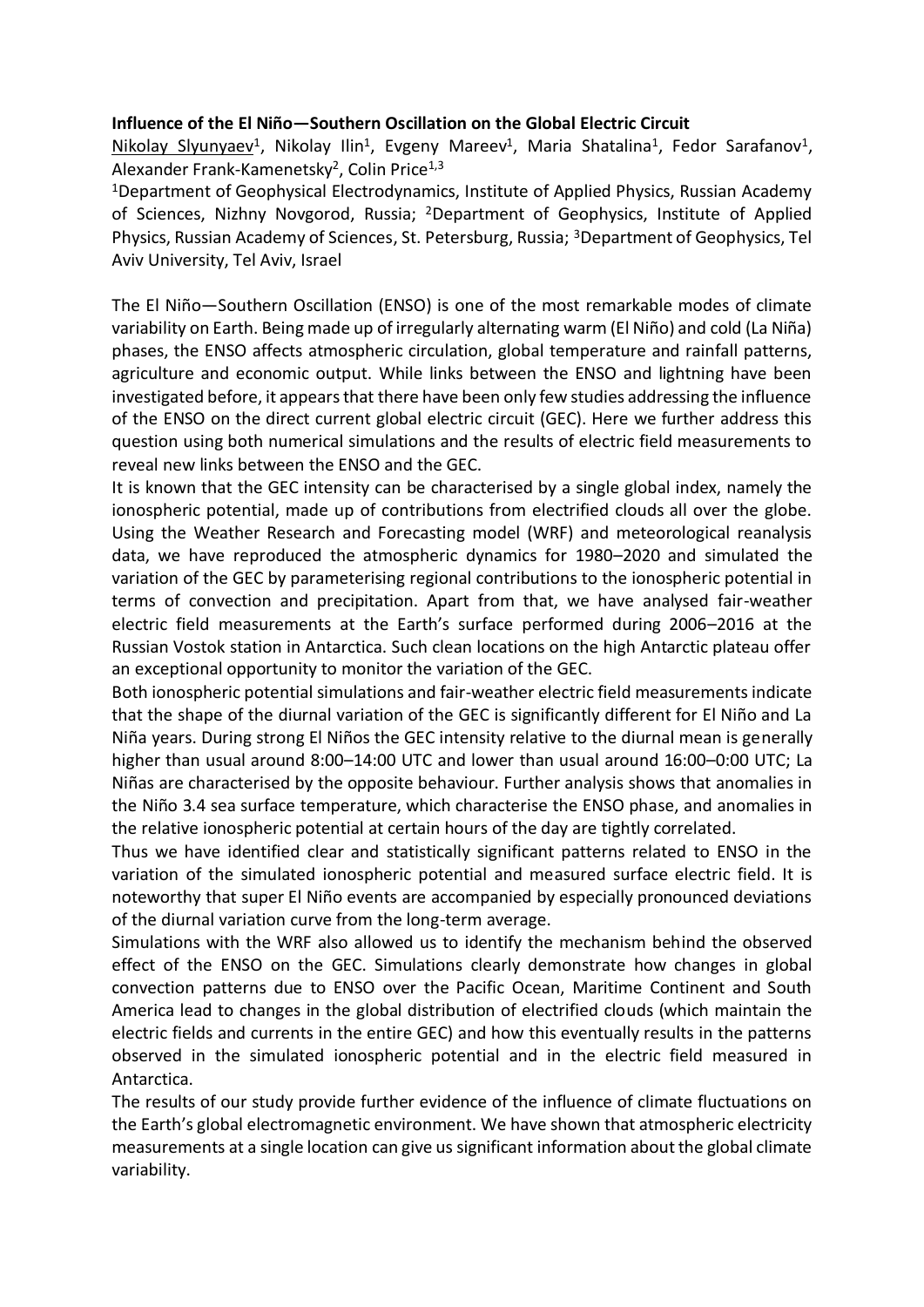### **19 Days of Global Lightning Activity as Inferred From Schumann Resonance Observations and Seen by Ground-based Global Lightning Detection Networks**

<u>Tamás Bozóki</u><sup>1,2</sup>, Gabriella Sátori<sup>3</sup>, Ernő Prácser<sup>3</sup>, Earle Williams<sup>4</sup>, Anirban Guha<sup>5</sup>, Yakun Liu<sup>4</sup>, József Bór<sup>3</sup>, Attila Buzás<sup>3,6</sup>, Karolina Szabóné André<sup>3</sup>, Péter Steinbach<sup>7,8</sup>, Mike Atkinson<sup>9</sup>, Ciaran D. Beggan<sup>10</sup>, Alexander Koloskov<sup>11,12</sup>, Andrzej Kulak<sup>13</sup>, Jeff Lapierre<sup>14</sup>, David Milling<sup>15</sup>, Janusz Mlynarczyk<sup>13</sup>, Anne Neska<sup>16</sup>, Alexander Potapov<sup>17</sup>, Tero Raita<sup>18</sup>, Rahul Rawat<sup>19</sup>, Ryan Said<sup>20</sup>, Ashwini K. Sinha<sup>19</sup>, Michael Stock<sup>14</sup>, Yuri Yampolski<sup>11</sup>, Adonis Leal<sup>21</sup>

<sup>1</sup>-, Institute of Earth Physics and Space Science, Sopron, Hungary; <sup>2</sup>Doctoral School of Physics, University of Szeged, Szeged, Hungary; <sup>3</sup>-, Institute of Earth Physics and Space Science, Sopron, Hungary; <sup>4</sup>Parsons Laboratory, Massachusetts Institute of Technology, Cambridge/Massachusetts, United States of America; <sup>5</sup>Department of Physics, Tripura University, Agartala, India; <sup>6</sup>Doctoral School of Earth Sciences, Faculty of Science, Eötvös Loránd University, Budapest, Hungary; <sup>7</sup> Institute of Earth Physics and Space Science, (ELKH EPSS), Budapest, Hungary; <sup>8</sup>ELKH-ELTE Research Group for Geology, Geophysics and Space Science, Eötvös Loránd University, Budapest, Hungary; <sup>9</sup>-, HeartMath Institute, Boulder Creek/California, United States of America; <sup>10</sup>-, British Geological Survey, Edinburgh, United Kingdom; <sup>11</sup>Institute of Radio Astronomy, National Academy of Sciences of Ukraine, Kharkiv, Ukraine; <sup>12</sup>-, State Institution National Antarctic Scientific Center of Ukraine, Kyiv, Ukraine; <sup>13</sup>Institute of Electronics, AGH University of Science and Technology, Krakow, Poland; <sup>14</sup>-, Earth Networks, Maryland, United States of America; <sup>15</sup>Department of Physics, University of Alberta, Edmonton, Canada; <sup>16</sup>Institute of Geophysics, Polish Academy of Sciences, Warsaw, Poland; <sup>17</sup>-, Institute of Solar-Terrestrial Physics SB RAS, Irkutsk, Russia; <sup>18</sup>Sodankylä Geophysical Observatory, University of Oulu, Sodankylä, Finland; <sup>19</sup>-, Indian Institute of Geomagnetism, Navi Mumbai, India; <sup>20</sup>-, Vaisala, Louisville/Colorado, United States of America; <sup>21</sup>College of Electrical and Biomedical Engineering, Federal University of Pará, Belém, Pará, Brazil

The importance of lightning has long been recognized from the point of view of studying climate-related phenomena. The fact that the World Meteorological Organization (WMO) has accepted lightning as an essential climate variable has significantly raised the scientific interest in atmospheric electricity in general. However, detailed investigation of lightning climatology on global scales is currently hindered by the incomplete and spatially uneven detection efficiency of ground-based global networks and by the restricted spatio-temporal coverage of satellite observations. This available technology prevents the detailed quantitative comparison of lightning activity on continental scales on time scales ranging from the diurnal to the interannual. Our group is developing different methods for investigating global lightning activity based on Schumann resonance (SR) observations. Due to the extremely weak attenuation of lightning-radiated electromagnetic (EM) waves in the SR-band (~3-50 Hz) all lightning strokes with vertical extent contribute to the measured EM field which makes SR measurements very much suitable for climate-related investigations. Since the icebased process of charge separation in thunderstorms is gravity-driven, charge is basically separated vertically in the thundercloud so every lightning flash in the atmosphere (intracloud and cloud-to-ground alike) is expected to contribute to the SR intensity.

We processed SR data from 13 to 31 January 2019 measured at about 20 different SR stations around the globe to obtain a detailed picture about the evolution of global lightning activity during this 19-day-long period. We compare the obtained results with independent ground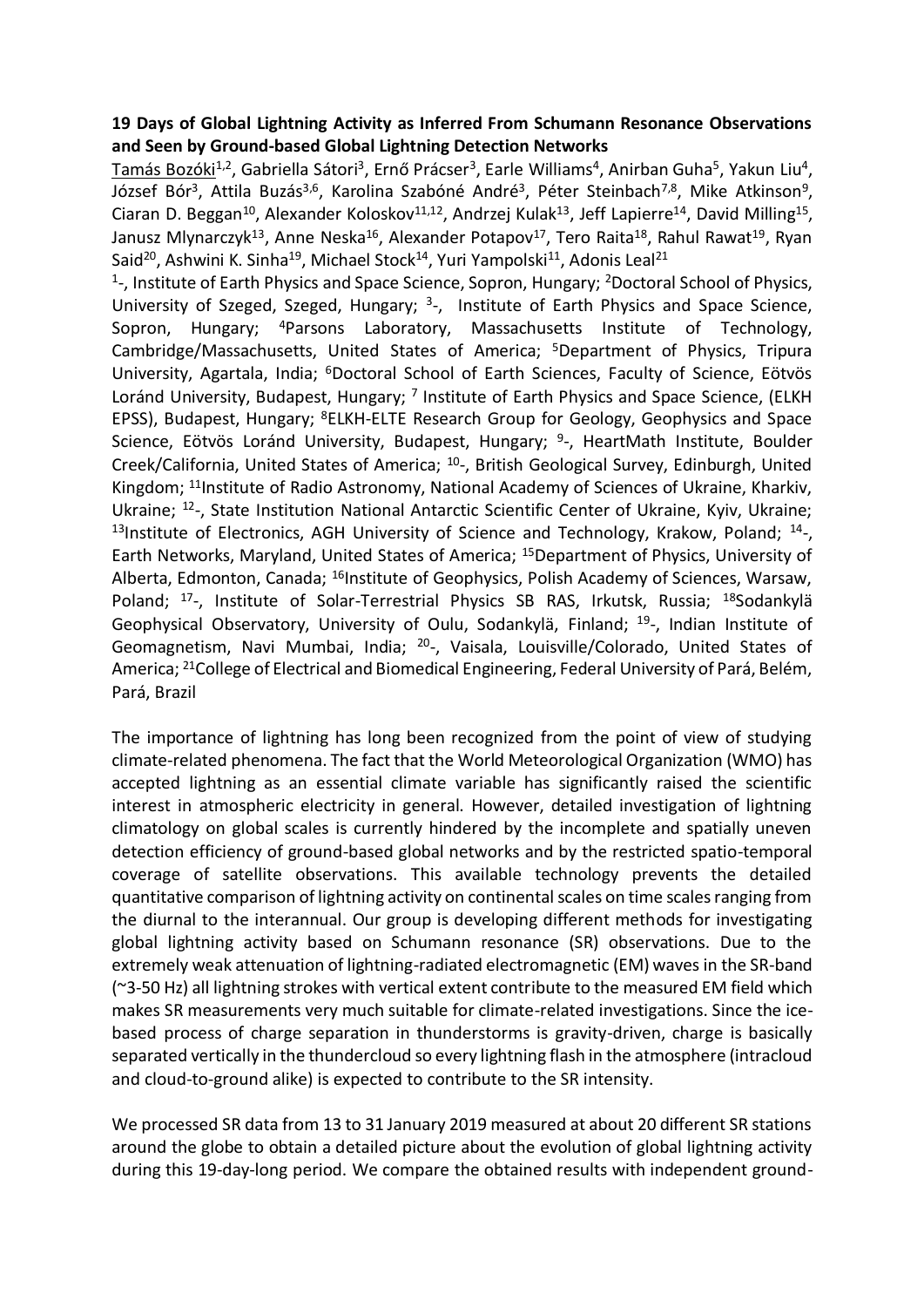based global lightning detection as provided by the WWLLN, GLD360 and ENTLN networks and with independent satellite-based lightning detection provided by the GLM instrument. Our results confirm that SR observations are adequate to infer large-scale changes in lightning activity. We demonstrate that SR intensities obtained from records at distant stations exhibit extremely high similarity day-to-day. We also reveal that a low frequency variation is present in the global lightning activity over the 19 consecutive days which may be a footprint of planetary waves. The inferred intensity of the global lightning activity changes by a factor of 2-3 on this time scale.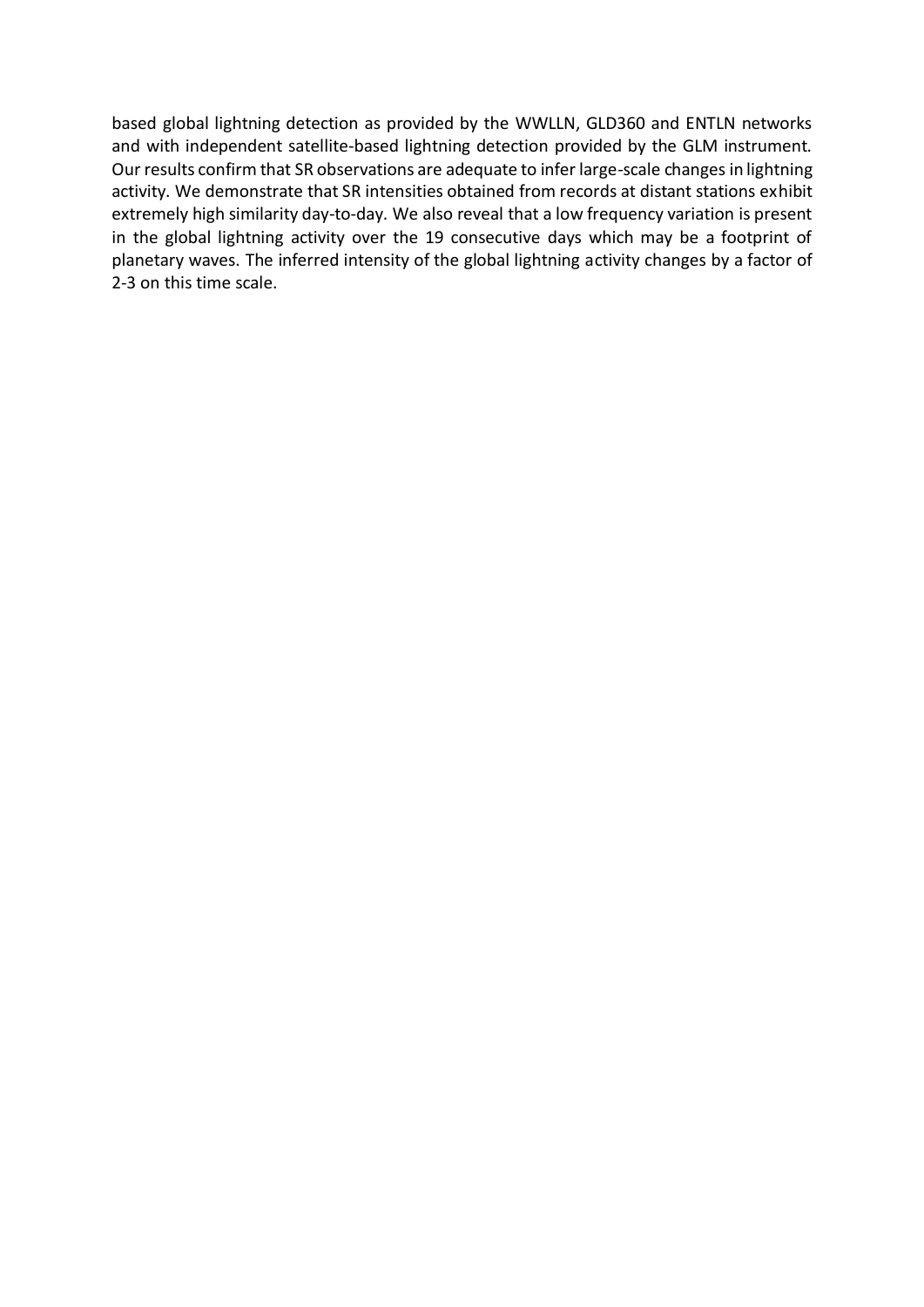# **Global Climatologies of Lightning, Earth Ionosphere Cavity Resonances and Surface Temperatures**

Martin Fullekrug<sup>1</sup>

<sup>1</sup>Centre for Space, Atmospheric and Oceanic Science, University of Bath, Bath, UK

The World Meteorological Organization (WMO) recently declared lightning to be an essential climate variable. Lightning flashes cause a globally resonant electromagnetic wave field known as Earth ionosphere cavity resonances which are designated as an emerging essential climate variable by the WMO. Earth ionosphere cavity resonances are simulated here with a stochastic model based on lightning flashes reported by the OTD/LIS space missions [1, 2, 3]. The incoherent superposition of earth ionosphere cavity resonances at each location results in simulated time series, spectra and radiant energy distributions. These simulations of earth ionosphere cavity resonances agree very well with measurements of magnetic fields with a radiometer at Arrival Heights in the Antarctic as part of the Stanford ELF/VLF Radio Noise Survey. Subsequently, the simulations are extended to the diurnal and annual time scales which define a climatology of earth ionosphere cavity resonances around the globe that can be used as a reference for various scientific studies. Here we compare the global climatologies of lightning, earth ionosphere cavity resonances and surface temperatures reported by the latest climate re-anlaysis of the European Centre for Medium Range Weather Forecast (ERA5). It is found that the diurnal variation of continental lightning in the tropical belt around the globe exhibits a significant degree of similarity with the surface temperature as both follow the longitudinal migration of the solar irradiance, whereas the diurnal variation of earth ionosphere cavity resonances reflects a globally integrated measurement based on the spatial teleconnection of thunderstorm areas attributed the global electromagnetic wave propagation. The results can be used to develop novel strategies to relate lightning, earth ionosphere cavity resonances and surface temperatures to global climate change.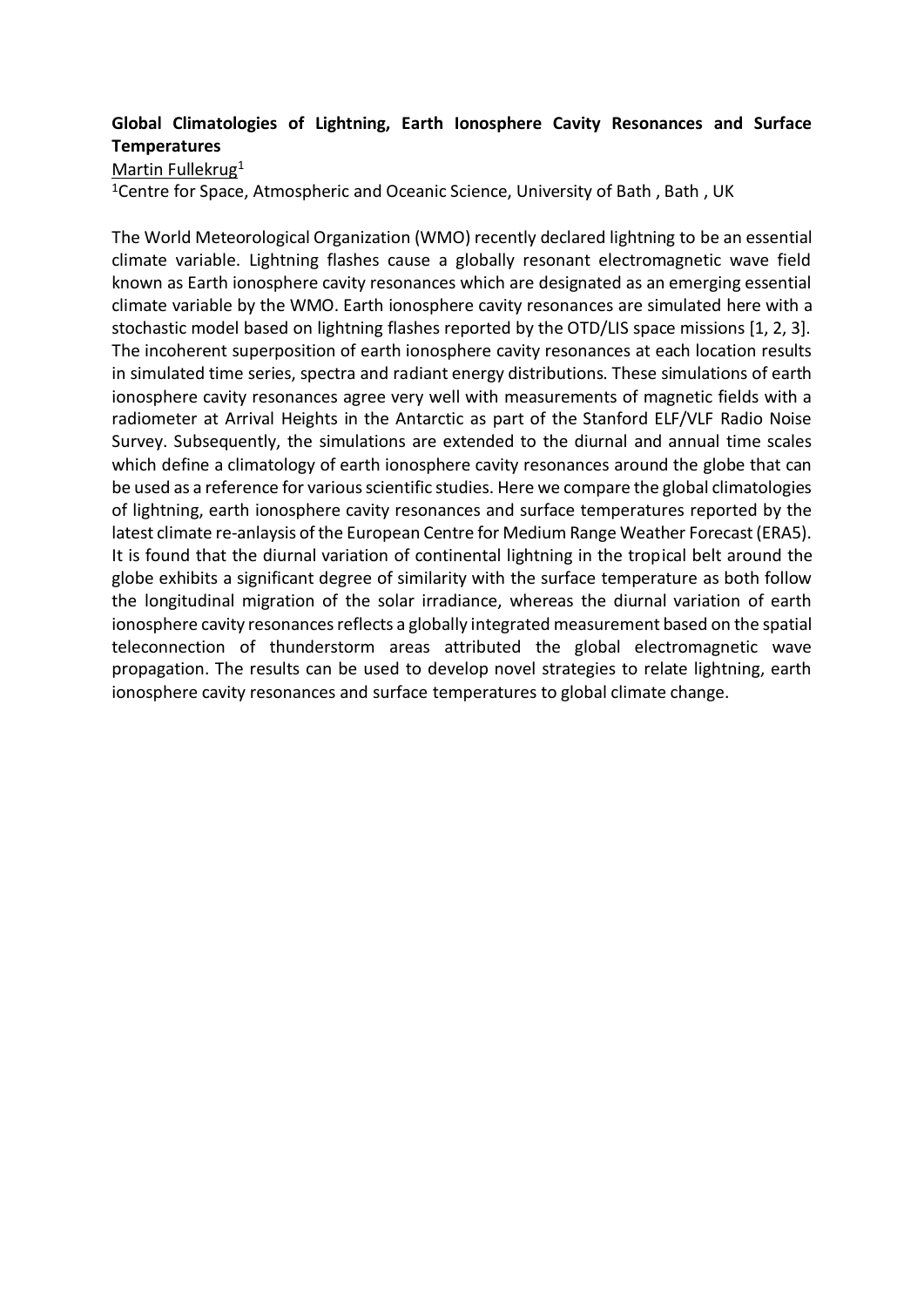#### **Simulation of the Seasonal Variation of the Ionospheric Potential for 1980–2020**

Nikolay Ilin<sup>1</sup>, Nikolay Slyunyaev<sup>1</sup>, Evgeny Mareev<sup>1</sup>, Colin Price<sup>2,1</sup>

<sup>1</sup>Geophysical Department, Institute of Applied Physics of RAS, Nizhniy Novgorod, Russia; <sup>2</sup>Geophysical Department, Tel Aviv University, Tel Aviv, Israel

The seasonal variation of the main parameters of the global electric circuit is still a debatable issue. In this paper we have reproduced the atmospheric dynamics for 1980–2020 and simulated the variation of the GEC using the Weather Research and Forecasting model (WRF) and meteorological reanalysis data, by parameterising regional contributions to the ionospheric potential in terms of convection and precipitation.

Ionospheric potential simulations on the basis of real meteorological data show that there exists a stable trend in the seasonal variation of the global electric circuit. The separation of ionospheric potential variation into individual contributions of the Northern and Southern hemispheres reveals much more stable and conspicuous trends in their annual variation. The Southern hemisphere has a maximum contribution around February and March and a minimum contribution in August, while the contribution of the Northern hemisphere has a minimum in February and a maximum around July–September. It is not surprising that the contributions of the two hemispheres to the global electric circuit change in antiphase with respect to each other. It should not also be surprising that the variation of their sum is much less pronounced (being the sum of two strong effects with opposite signs) and hence rather difficult to determine.

Detailed maps showing the geographical distribution of contributions to the ionospheric potential and the evolution of this distribution throughout the year indicate that the seasonal variation of contributions to the global circuit may be influenced by shifts in deep equatorial convection (mostly over the oceans). The seasonal dynamics of contributions of large regions shows that the resulting seasonal variation of the entire global electric circuit is to a large extent determined by the total contribution of oceans (while the total contribution of land does not vary so much). However, a more detailed analysis is needed to fully understand revealed patterns and temporal trends.

Comparison and discussion with the some experimental data of ground electric field measurements will be also presented.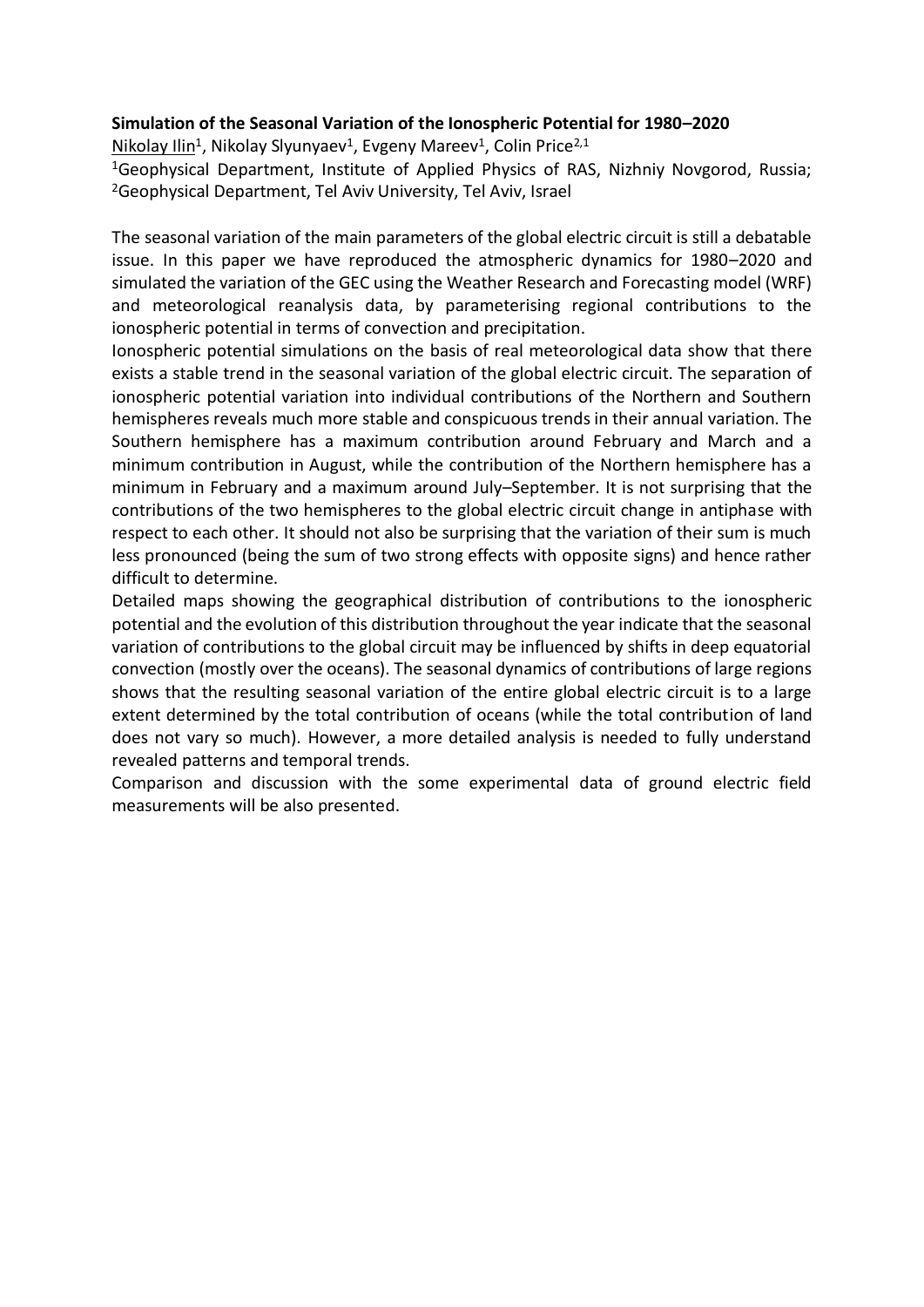### **Combining Electrical and Optical Measurements to Analyze Fog**

<u>Caleb Miller<sup>1</sup>, Keri Nicoll<sup>1</sup>, Chris Westbrook<sup>1</sup>, Giles Harrison<sup>1</sup></u> <sup>1</sup>Department of Meteorology, University of Reading, Reading, United Kingdom

It is well known that local weather conditions can disturb fair-weather atmospheric electricity measurements. In particular, fog can cause the potential gradient to rise significantly and to exhibit increased variability. Since fog can cause major disruptions to transportation, there is particular interest in the possibility of using this effect to better forecast fog by taking measurements of electrical conditions before or during its onset.

While in general, fog causes the potential gradient to rise, some instances of fog do not show this affect clearly, and a connection within one fog event between the visibility (the defined indicator of fog) and potential gradient can be difficult to see. Since both electrical properties and visibility are affected by droplets in the air, we explore an unusual combination of measurements of optical and electrical quantities to improve understanding of fog in the real world.

In this study, we combine measurements of the potential gradient and visibility during fog events and analyze them. Theory predicts a relationship between the potential gradient and visibility which changes depending on size and concentration of droplets. Previously, this could only be roughly compared with physical data, since visibility measurements were infrequent and taken manually. However, in recent years, the development and implementation of new instrumentation has enabled more accurate automatic measurements to be made, sampled on rapid timescales. Here, we compare the predictions from theory with high temporal resolution visibility and atmospheric electrical measurements over multiple fog events.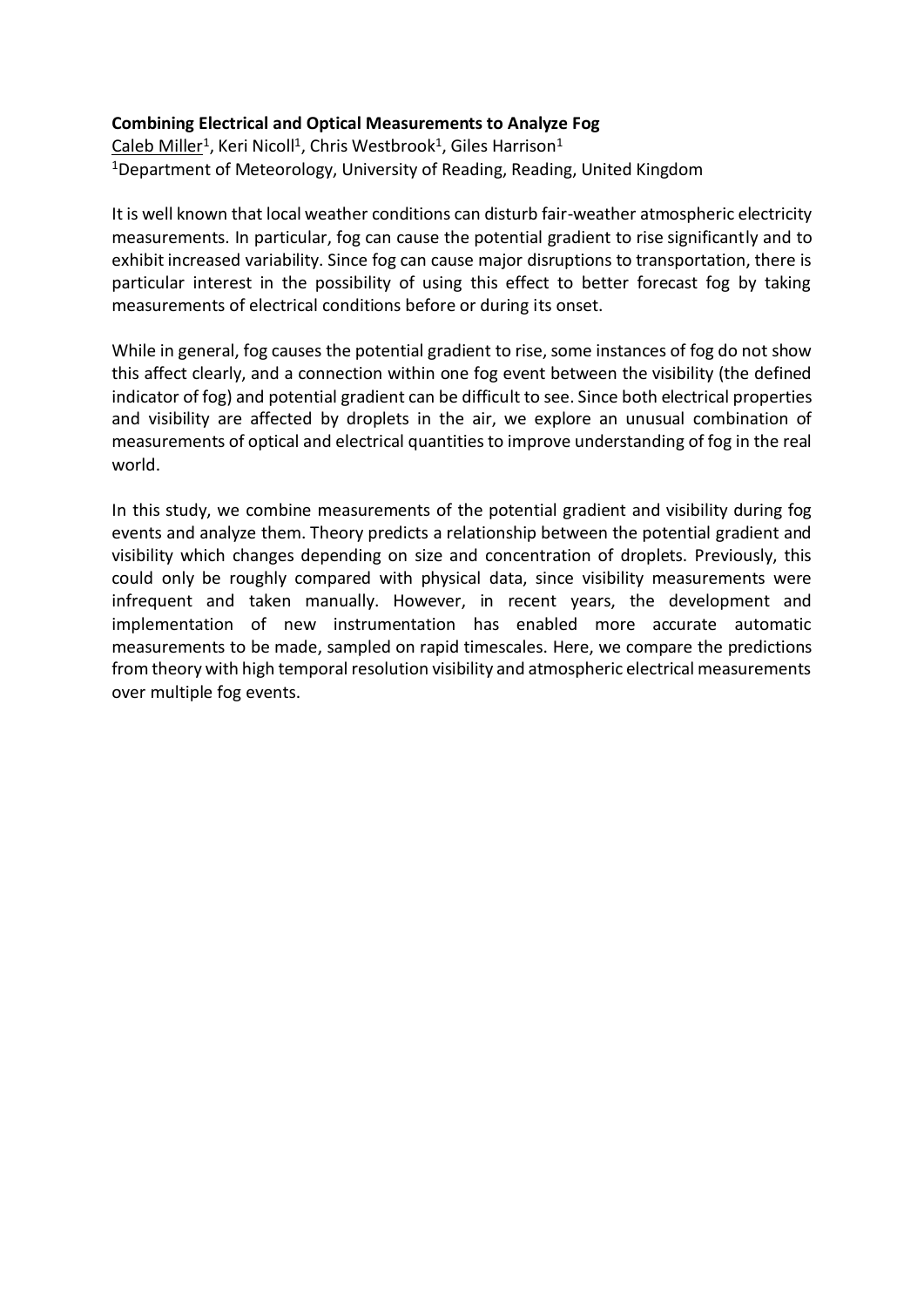### **E-field Variations Caused by Low, Mid- and High Altitude Clouds Over Israel**

<u>Roy Yaniv</u><sup>1</sup>, Yoav Yair<sup>1</sup> <sup>1</sup>Sustainability, Reichman University (IDC), Herzelia, Israel

The atmospheric electric field (Ez; sometimes referred to as the Potential Gradient, or PG) is one of several observable parameters that are used for studying the global electrical circuit (GEC). With measurements going back more than a hundred years, the PG has been shown to be affected by anthropogenic and natural processes, among them are clouds [Harrison 2006, Aplin 2012, Rycroft et al 2012].

Harrison (2011) found that PG values during overcast conditions are slightly reduced compared to fair weather clean conditions. The reason is an increase in the columnar resistance by the clouds layer compared with that of clear air; They found that the relative contribution will vary with the depth and height of the cloud layer. Harrison and Nicoll (2018) further reported that during overcast conditions, when the cloud base is above 1 km there is little associated variability in the PG data but when the cloud base is well below 1 km, the PG variability is substantial.

Ground measurements of the electric field from a station located in the arid Negev region of southern Israel have been conducted continuously since 2013 (Yaniv et al 2016, Yaniv et al 2017). We present preliminary results of 14 days showing the vertical electric field (Ez) variability during times of cloudy days compared with fair-weather mean values. The results show an increase of PG ( $\gamma$ +10 to +70 V m-1) from mean fair weather values during times of low altitude clouds. During times of mid altitude (alto) clouds or during a superposition of low and high clouds there is no or little difference in PG ( $\degree$ 0 to -30 V m-1) values compared with the mean fair weather PG values. During times of high-altitude cirrus clouds there is a decrease of the PG (~-40 to -90 V m-1). The data was compared with the Israeli meteorological service cloud data and MODIS cloud top height maps.

Aplin, K. L. (2012). Smoke emissions from industrial western Scotland in 1859 inferred from Lord Kelvin's atmospheric electricity measurements. *Atmospheric Environment*, *50*, 373-376. Harrison, R. G. (2006). Urban smoke concentrations at Kew, London, 1898–2004. *Atmospheric Environment*, *40*(18), 3327-3332.

Harrison, R. G. (2011, June). Fair weather atmospheric electricity. In *Journal of Physics: Conference Series* (Vol. 301, No. 1, p. 012001). IOP Publishing.

Harrison, R. G., & Nicoll, K. A. (2018). Fair weather criteria for atmospheric electricity measurements. *Journal of Atmospheric and Solar-Terrestrial Physics*, *179*, 239-250.

Rycroft, M. J., Nicoll, K. A., Aplin, K. L., & Harrison, R. G. (2012). Recent advances in global electric circuit coupling between the space environment and the troposphere. *Journal of Atmospheric and Solar-Terrestrial Physics*, *90*, 198-211.

Yaniv, R., Yair, Y., Price, C., & Katz, S. (2016). Local and global impacts on the fair-weather electric field in Israel. *Atmospheric Research*, *172*, 119-125.

Yaniv, R., Yair, Y., Price, C., Mkrtchyan, H., Lynn, B., & Reymers, A. (2017). Ground-based measurements of the vertical E-field in mountainous regions and the "Austausch" effect. *Atmospheric Research*, *189*, 127-133.